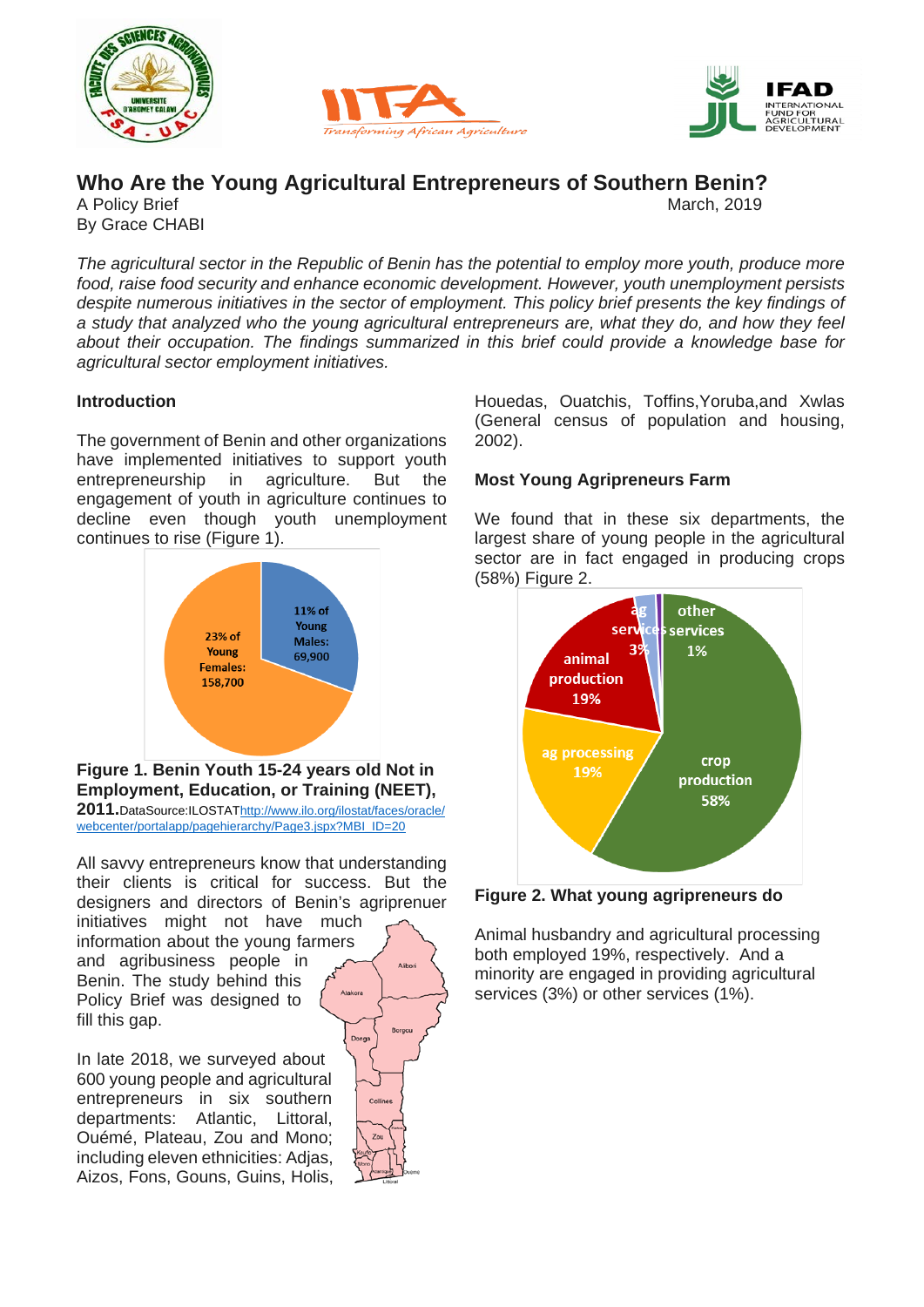

**Characteristics of young agripreneurs**

The young agricultural entrepreneurs in Southern Benin are predominantly male.



They also have fewer years of education than those in non-agricultural sector employment. However, we also found a negative correlation between the level of education and the probability of being an agri-entrepreneur. The less educated one is, the greater the chance they are an agricultural entrepreneur.



**Figure 3. Personality of Young Agripreneurs**

Agricultural entrepreneurs are more willing to take risks, enjoy more autonomy, are more willing to compete, more self-actualized and more proactive compared to their counterparts in nonagricultural employment (Figure 3). Furthermore, young people in the agricultural sector are more optimistic than their counterparts in nonagricultural jobs.

Beninese young agricultural entrepreneurs are polyvalent. They are "Jack-of-all-trades" flexing to engage in different agribusiness activities. They engage in other economic activities to improve their standard of living. In contrast, people who hold non-agricultural sector jobs working for others may not have any opportunity to allocate their time to other income-earning activities. They must usually focus on the occupations for which they are hired.

#### **Income Opportunities in Agriculture**

The three main reasons for choosing to engage in agripreneurship among the youth are: (1) to earn money, (2) to escape unemployment and (3) to pursue an opportunity. Indeed, we found that the agricultural sector does offer youth's opportunities to earn higher incomes compared to non-agricultural employment. The maximum earned per month by a young person in nonagricultural employment was 200,000 FCFA (332,259\$). In contrast, 12% of the young agricultural entrepreneurs we surveyed earned more than 200,000 FCFA/month.

Earning a living is difficult for many, but it appears less difficult in agriculture. Almost half (46%) of those in non-agricultural employment reported that it is difficult or very difficult to obtain income, but only a third (33%) of young agricultural entrepreneurs reported it was difficult or very difficult.



Photo[:http://www.bj.undp.org/content/benin/fr/home/opera](http://www.bj.undp.org/content/benin/fr/home/operations/projects/poverty_reduction/projet-commune-du-millenaire--pcm--de-bonou.html) [tions/projects/poverty\\_reduction/projet-commune-du](http://www.bj.undp.org/content/benin/fr/home/operations/projects/poverty_reduction/projet-commune-du-millenaire--pcm--de-bonou.html)[millenaire--pcm--de-bonou.html](http://www.bj.undp.org/content/benin/fr/home/operations/projects/poverty_reduction/projet-commune-du-millenaire--pcm--de-bonou.html)

#### **Implications**

Given our findings, we propose the following:

1) **Encourage young women** to take leadership roles in the agricultural sector. Take care to remove gender biases from land ownership, credit, and employment practices. Facilitate